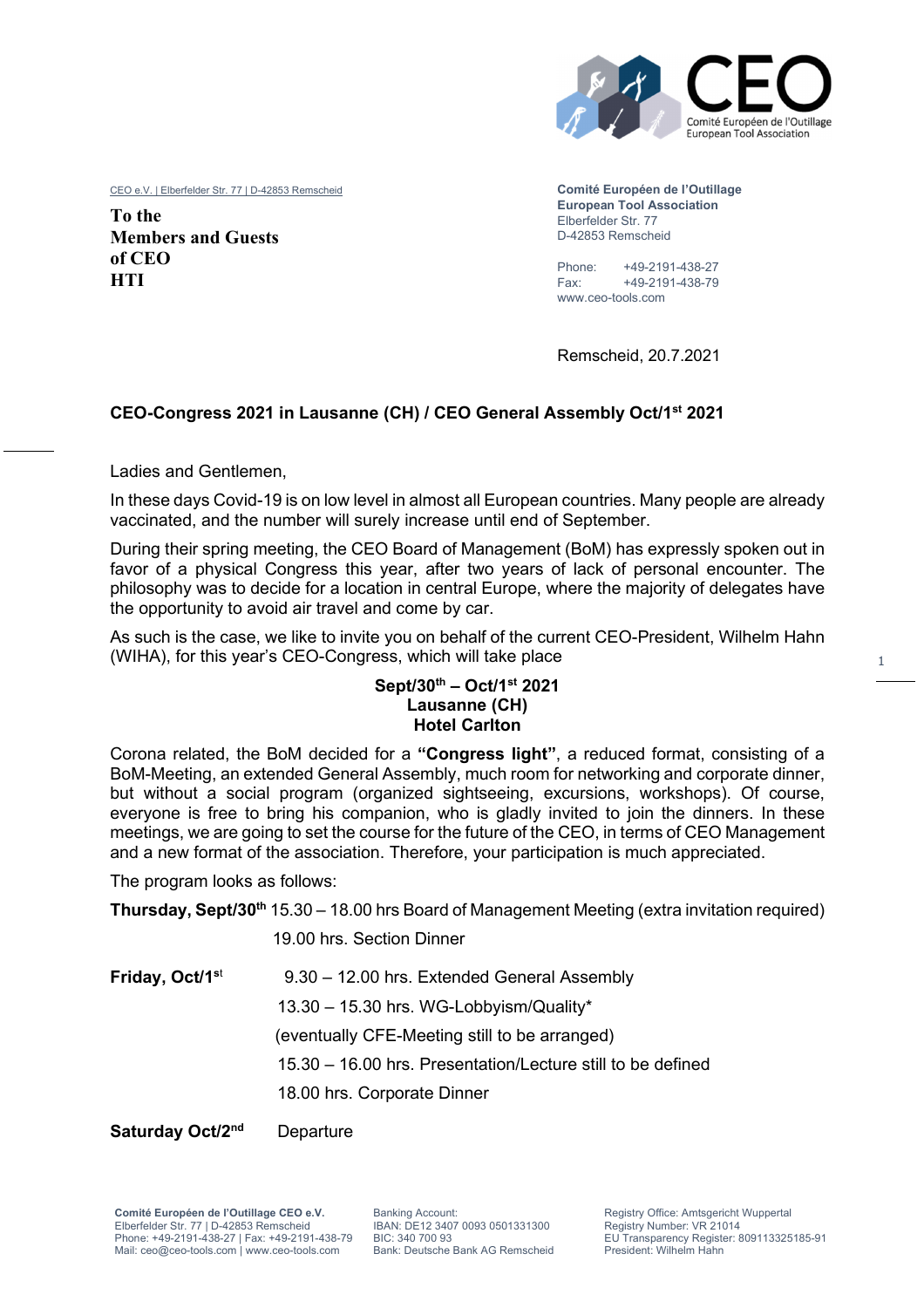

\*There are important new EU-Projects planned, which may affect our industry, such as the proposal of a **General Product Safety Regulation, "fit for 55", SCIP-Database** or the **Circular Economy/Sustainable Products Initiative.** Therefore, we think it is necessary to talk about these issues in Lausanne.

At the same time, with this letter we want to invite you on behalf of the current CEO-President, Wilhelm Hahn (WIHA), to this year's **General Assembly**, which agenda you will find attached.

Delegates not attending the BoM meeting, are advised to arrive Thursday by 18.30 hrs. to join the Section Dinner. Please use the registration form attached.

Please arrange your room booking directly with the Meeting-Hotel

#### **Carlton Lausanne Boutique Hôtel**

Avenue de Cour 4 CH-1007 Lausanne-Switzerland Phone +41 21 613 07 07 Fax +41 21 613 07 10 contact@carltonlausanne.ch http://www.carltonlausanne.com

by using the form attached. Our **room allotment is open until Aug/25th 2021 midday**.

Please also take note of the hotel cancellation policy for booked rooms as per the hotel online registration form.

The full set of registration documents is available for download at www.ceo-tools.com, members' area, or ask for it at the CEO General Secretariat (lausanne@ceo-tools.com).

You can also register online through the CEO-Website, members' area:

https://www.ceo-tools.com/en/meetings/event/registration-ceo-congress-light-sept-30th-oct-2nd-2021-in-lausanne-ch.html

Hope to see you in Lausanne, we remain with

kind regards,

Michael Liebhardt

General Secretary

**P.S. Corona-concerned are changes of the program still possible The Congress 2022 will be in Athens, Greece, Sept/29 th - Oct/1st 2022.** 

Banking Account: IBAN: DE12 3407 0093 0501331300 BIC: 340 700 93 Bank: Deutsche Bank AG Remscheid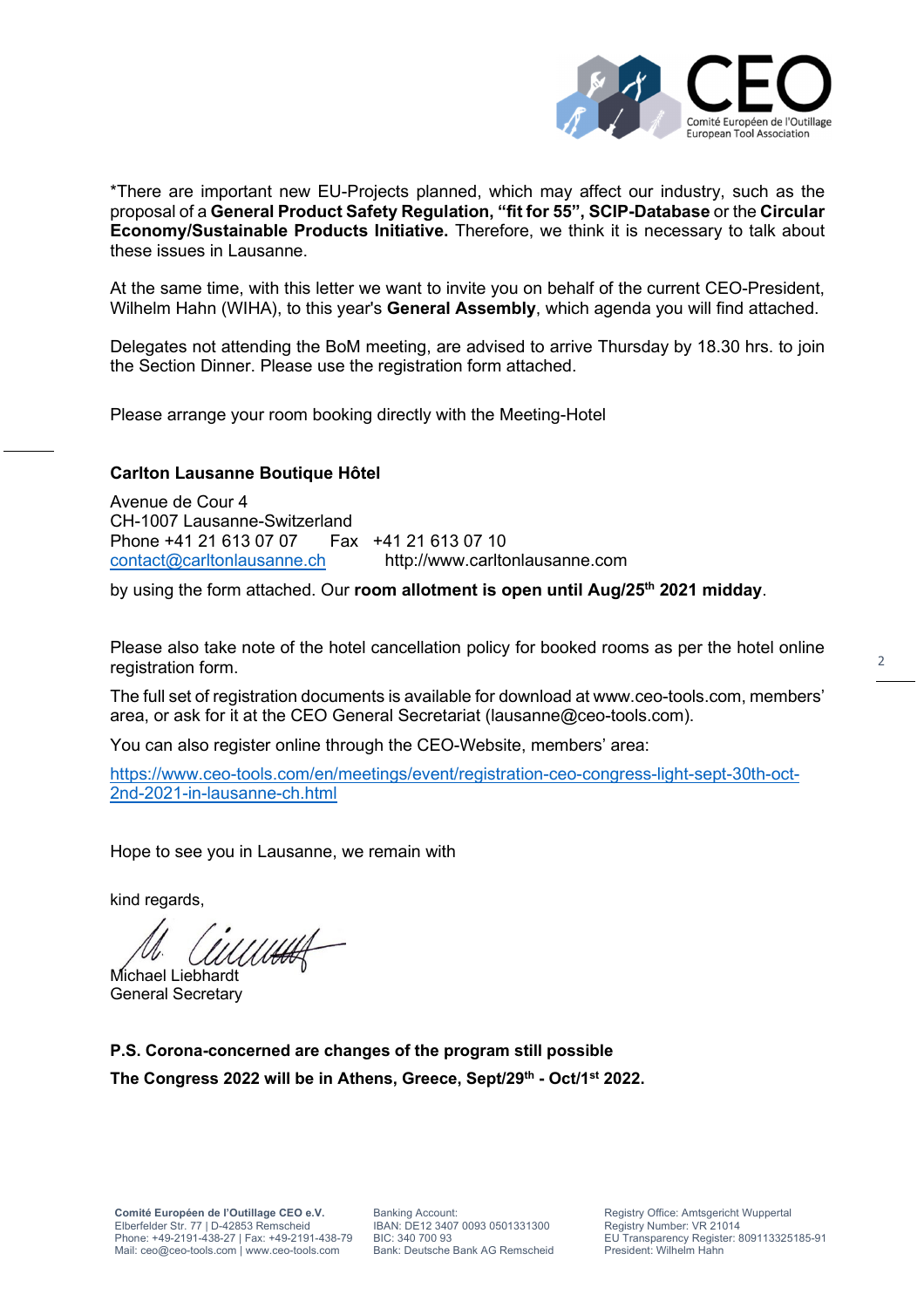

## **Registration CEO-Congress "light" Sept/30th – Oct/1st 2021, Lausanne (CH)**

| Please return to: | Comité Européen de l'Outillage (CEO) e. V.<br>Elberfelder Str. 77<br>D-42853 Remscheid<br>Phone: +49/(0)21 91/4 38-27<br>Fax: +49/(0)21 91/4 38-79<br>e-mail: lausanne@ceo-tools.com |
|-------------------|--------------------------------------------------------------------------------------------------------------------------------------------------------------------------------------|
|                   |                                                                                                                                                                                      |

| Name:                  | <u> 1989 - Jan Samuel Barbara, martin da shekara tsara 1989 - Andrea Samuel Barbara, marka 1989 - Andrea Samuel B</u> |  |
|------------------------|-----------------------------------------------------------------------------------------------------------------------|--|
|                        |                                                                                                                       |  |
|                        |                                                                                                                       |  |
|                        |                                                                                                                       |  |
| <b>Country:</b>        | <u> 1989 - Johann Stein, mars and de Brazilian (b. 1989)</u>                                                          |  |
|                        |                                                                                                                       |  |
| Telefax:               | GSM No:                                                                                                               |  |
| e-mail:                |                                                                                                                       |  |
| <b>Accompanied by:</b> | First name: _________________                                                                                         |  |
|                        |                                                                                                                       |  |

| <b>Date</b> | <b>Company / Signature</b> |
|-------------|----------------------------|

For Hardcopy: Please turn around for "Participation Conditions"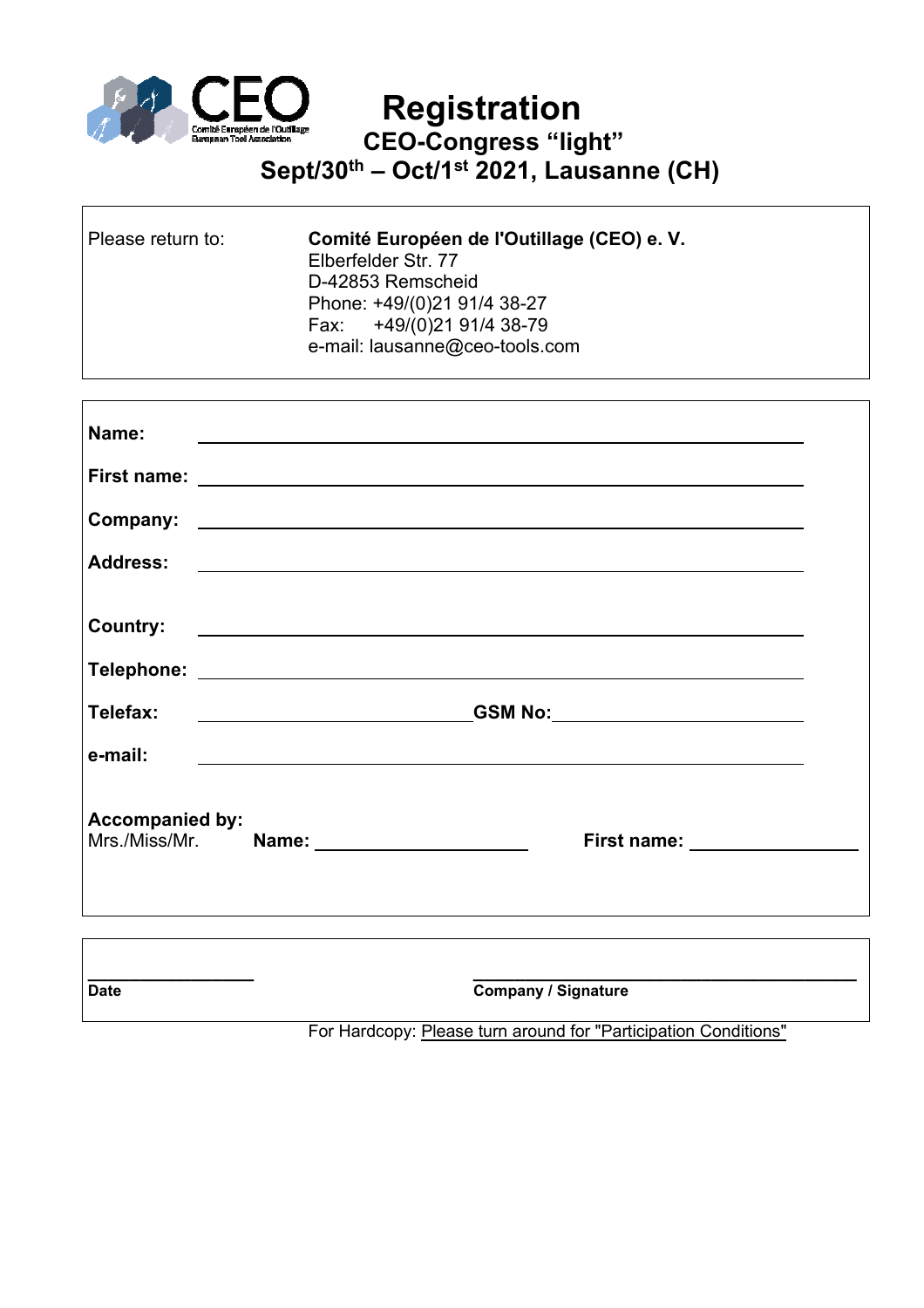

# **Attendance at Meetings and Dinners 2021**

(to be returned to CEO-General Secretariat, If registration will not be done online through the CEO Website)

| Delegate: | Company: |  |
|-----------|----------|--|
|-----------|----------|--|

Please mark your participation and please use one form per delegate.

| Thursday, September 30th 2021 (Carlton Hotel) |                                                      | <b>Delegate</b> | Companion |
|-----------------------------------------------|------------------------------------------------------|-----------------|-----------|
| 19.00 h                                       | <b>Section Dinner</b>                                | $\Box$          | $\Box$    |
|                                               | Friday, October 1 <sup>st</sup> 2021 (Carlton Hotel) |                 |           |
| $9.30 - 12.00 h$                              | <b>General Assembly</b>                              | σ               |           |
| 12.00 - 13.30 h                               | <b>Business Lunch at the Hotel</b>                   | $\Box$          | ⊓         |
|                                               | 13.30 - 15.30 h WG-Lobbyism/Quality                  | Ο               |           |
| $15.30 - 16.00 h$                             | Presentation/Lecture still to be defined             | ◘               |           |
| 18.00 h                                       | <b>Corporate Dinner</b>                              | □               | П         |

**Saturday, October 2nd 2021** 

Departure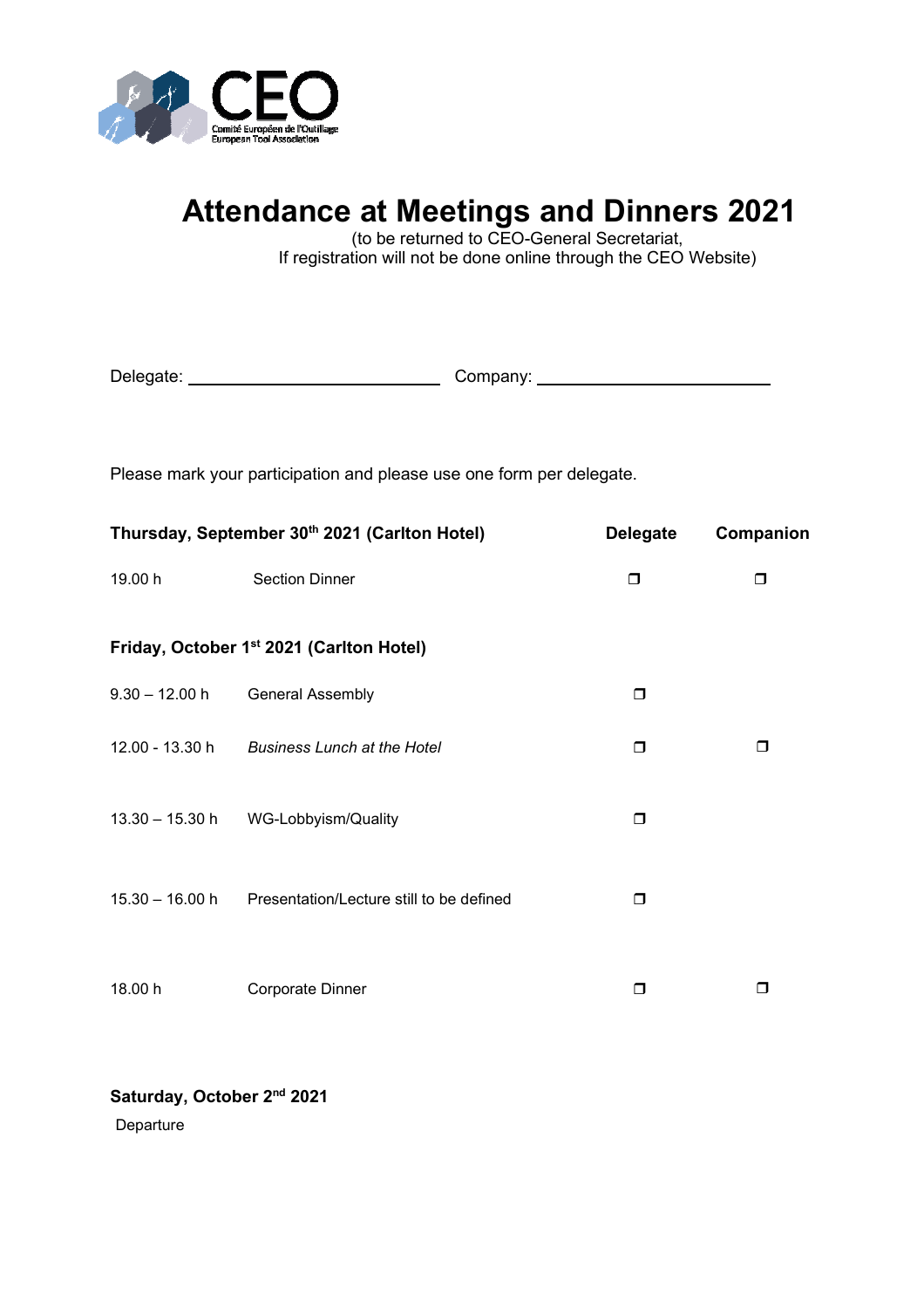

## **Expenses**

**Registration and payment, if possible, not later than August/31st** (to be returned to CEO-General Secretariat, If registration will not be done online through the CEO Website)

| Delegate: <u>contract and a series of the series of the series of the series of the series of the series of the series of the series of the series of the series of the series of the series of the series of the series of the </u> |          |                     | Company: Company: |
|--------------------------------------------------------------------------------------------------------------------------------------------------------------------------------------------------------------------------------------|----------|---------------------|-------------------|
| Companion: Companion:                                                                                                                                                                                                                |          |                     |                   |
| Delegate fee                                                                                                                                                                                                                         |          | € 100,--            |                   |
| Delegate fee includes meeting room rents, conference technic and business lunch.                                                                                                                                                     |          |                     |                   |
|                                                                                                                                                                                                                                      |          |                     |                   |
| Delegates fee                                                                                                                                                                                                                        | € 100,-- |                     |                   |
| Section Dinner Thursday evening*                                                                                                                                                                                                     |          | € 70,-- $x$ Pers. = |                   |
| Corporate dinner*<br>- Friday evening                                                                                                                                                                                                |          | € 90,-- $x$ Pers. = |                   |
| * Including Drinks (Wine, Beer, Soft Drinks)                                                                                                                                                                                         |          | <b>Total costs</b>  | €                 |

**Please pay only against our invoice / confirmation of participation (!)**  and effect payment by bank transfer free of all charges to:

Deutsche Bank AG Remscheid Account No.: 5013313 BLZ (Bank Code): 340 700 93 IBAN number DE12 3407 0093 0501331300 Swift-Code DEUTDEDW340

#### Keyword: **"CEO-Congress 2021" and delegate's name**

Confirmations will be issued upon receipt of registration.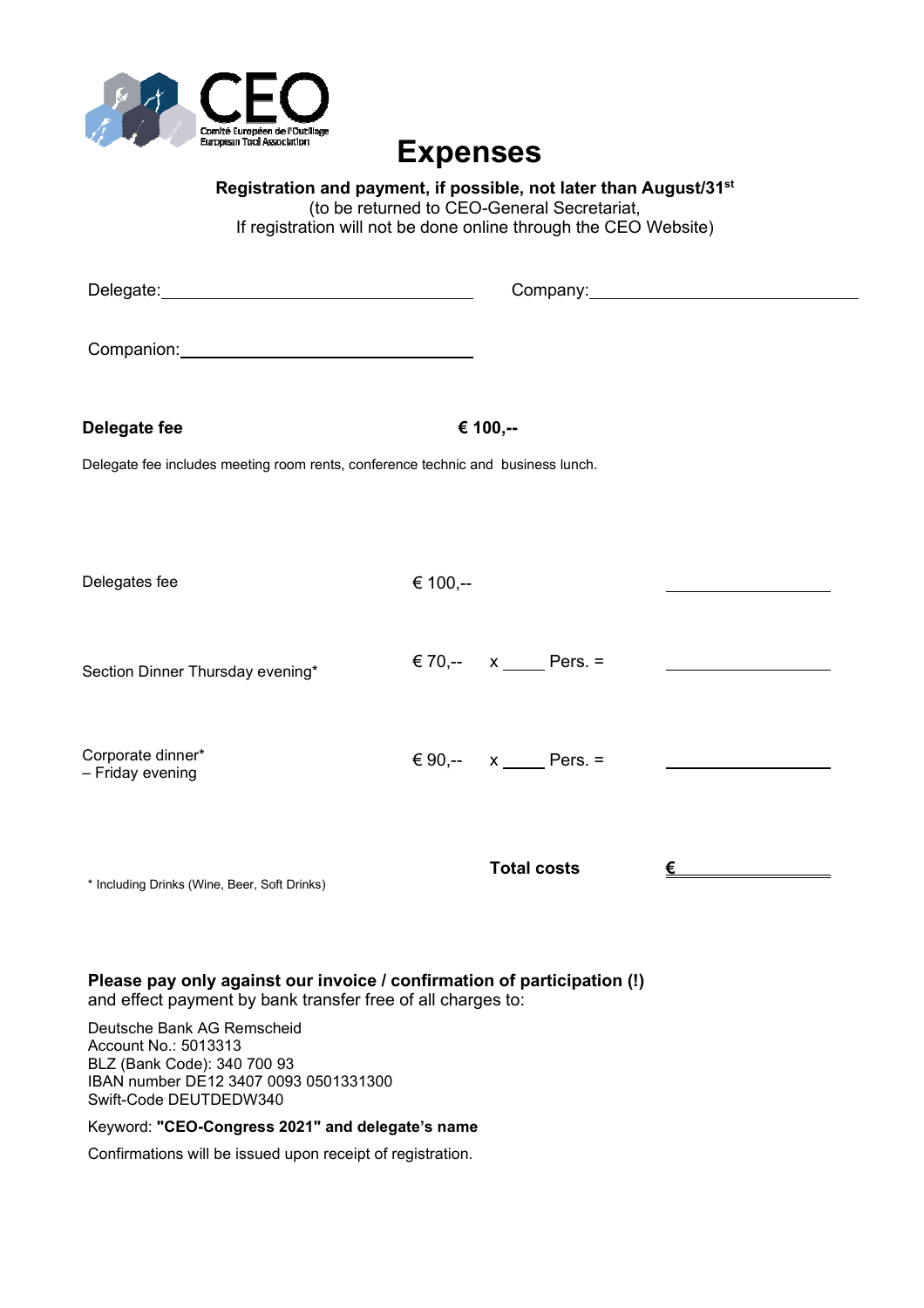

### **Booking request form within the "Comité Européen de l'Outillage (CEO)" contingent**

|                                                                     | From September 30th until October 2nd, 2021                                                                                                                                                                                    |
|---------------------------------------------------------------------|--------------------------------------------------------------------------------------------------------------------------------------------------------------------------------------------------------------------------------|
| <b>Booker information:</b>                                          |                                                                                                                                                                                                                                |
| Name                                                                |                                                                                                                                                                                                                                |
|                                                                     |                                                                                                                                                                                                                                |
| Email or fax                                                        | <u> 1980 - Andrea Andrew Maria (h. 1980).</u>                                                                                                                                                                                  |
| Check-in<br>Stay:                                                   |                                                                                                                                                                                                                                |
|                                                                     |                                                                                                                                                                                                                                |
| Check-out                                                           | $\textsf{Night}(s)$                                                                                                                                                                                                            |
|                                                                     | Room category $\Box$ Classic room for 1 people at CHF 230.-                                                                                                                                                                    |
|                                                                     | $\Box$ Classic room for 2 people at CHF 255.-                                                                                                                                                                                  |
|                                                                     | $\Box$ Superior category room for 1 people at CHF 260.-                                                                                                                                                                        |
|                                                                     | $\Box$ Superior category room for 2 people at CHF 285.-                                                                                                                                                                        |
|                                                                     | □ Double bed □ Twin beds                                                                                                                                                                                                       |
|                                                                     | Guest First Name                                                                                                                                                                                                               |
| <b>Guest Last Name</b>                                              |                                                                                                                                                                                                                                |
| <b>Billing information:</b>                                         |                                                                                                                                                                                                                                |
|                                                                     | Company Name experience and the company Name of the contract of the contract of the contract of the contract of the contract of the contract of the contract of the contract of the contract of the contract of the contract o |
| Address                                                             |                                                                                                                                                                                                                                |
|                                                                     |                                                                                                                                                                                                                                |
|                                                                     |                                                                                                                                                                                                                                |
|                                                                     |                                                                                                                                                                                                                                |
| <b>Guaranty:</b>                                                    |                                                                                                                                                                                                                                |
|                                                                     |                                                                                                                                                                                                                                |
|                                                                     |                                                                                                                                                                                                                                |
|                                                                     | Card holder name                                                                                                                                                                                                               |
|                                                                     |                                                                                                                                                                                                                                |
| Rate information:                                                   | Cancellation & credit card charging policy :                                                                                                                                                                                   |
| including service & VAT                                             | All cancellations can be taken in consideration if it is in the written                                                                                                                                                        |
| <b>Buffet breakfast</b>                                             | form.<br>Any cancellation or modification is free of charge, if made until 21                                                                                                                                                  |
| WiFi connection                                                     | days before arrival day.                                                                                                                                                                                                       |
| City Tax (CHF 3.50 /person/night)                                   | A penalty fee will occur in the event of a late cancellation or<br>modification:                                                                                                                                               |
| excluding Parking (CHF 15.-/car/day)                                | Between 20 and 10 days before arrival day: 75% of the total                                                                                                                                                                    |
| Hotel information :                                                 | amount is due;                                                                                                                                                                                                                 |
| Check-in:<br>from 3 p.m.                                            | After 9 days before arrival day: the total amount of the reservation<br>is due.                                                                                                                                                |
| Check-out:<br>until 12 p.m.                                         | 20 and 9 days before arrival date we will charge your credit card.                                                                                                                                                             |
| <b>Breakfast information:</b>                                       |                                                                                                                                                                                                                                |
| Weekday: from 7 until 10 a.m. / Weekend: from 7.30 until 10.30 a.m. |                                                                                                                                                                                                                                |

Please return this form duly filled out and signed along with a copy of the credit card and credit card holder passport via email to contact@carltonlausanne.ch Avenue de Cour 4 - 1007 Lausanne Tél : +41 21 613 07 07 - Fax : +41 21 613 07 10

Email : contact@carltonlausanne.ch - Site Web : www.carltonlausanne.com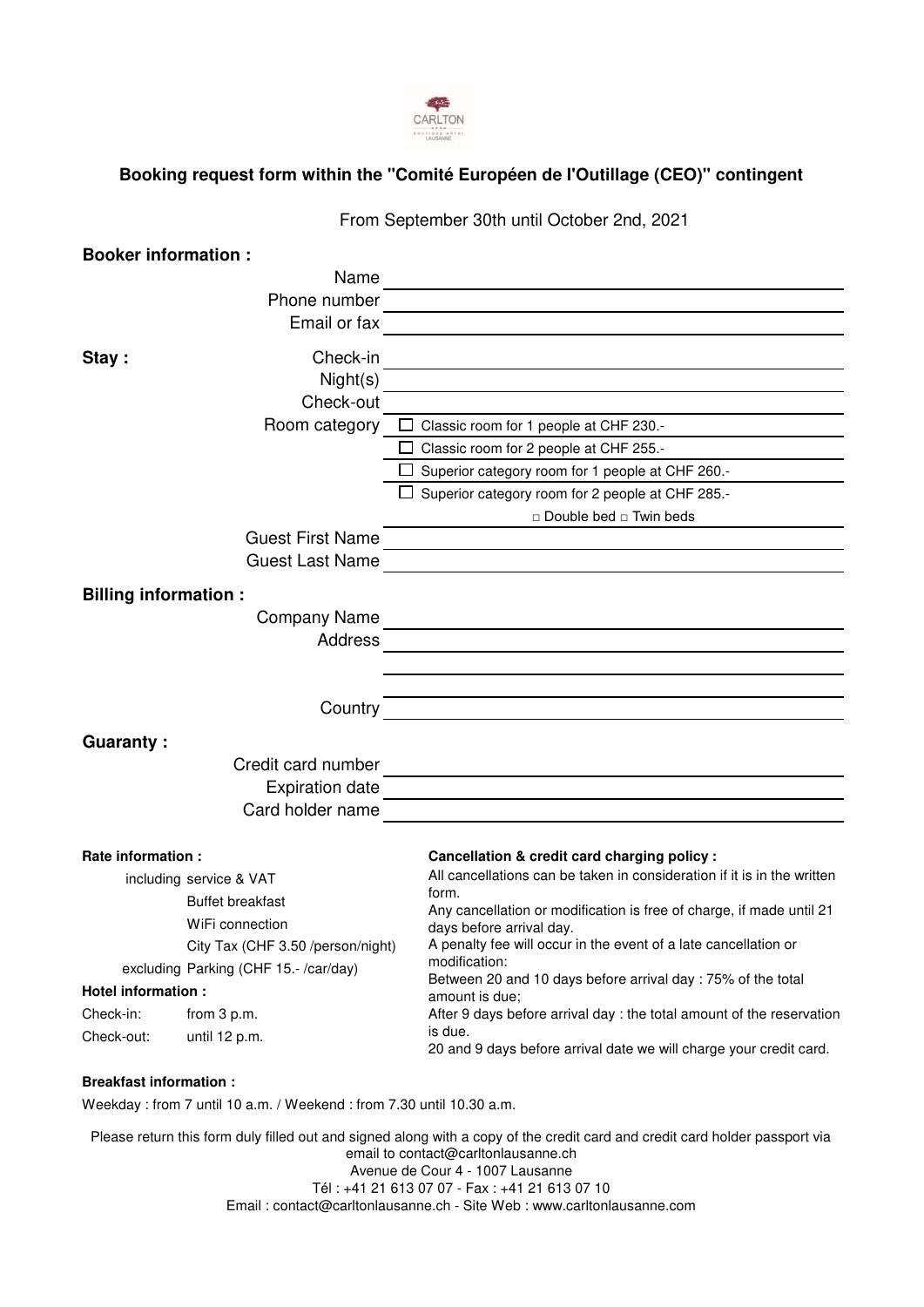

## **General Assembly Oct 1st 2021, 9.30 – 12.00 hrs, Hotel Carlton, Lausanne (CH) Agenda**

#### **9:30 a.m. General Assembly, following the agenda:**

#### **Item 1 - Welcome by the current CEO President, Wilhelm Hahn**

**Item 2 - Adoption of the agenda 2021 and approval of the 2020 Minutes (Online)** 

#### **Item 3 - Approval of the accounts 2020 and budget 2022**

- based on the statements of the member auditors (Annex)
- formal approval to the actions of Presiding Board and General Secretary, according to Art. 10, item 4 f) of the CEO Statutes for the fiscal year 2018
- approval of the budget 2022
- Changes in membership: new direct Member: WEZAG GmbH & Co. KG, Germany
- New General Secretary and Deputy General Secretary
- Farewell of the actual General Secretary Michael Liebhardt

#### **Item 4 - Evolution of CEO**

- Review of recent meetings and actual status, including
- "Road Map" and
- Corporate Meetings Nov/Dec ("European Tool Days")
- Discussion of the concept presented

#### **Item 5 - Election of CEO-Management**

- Board of Management (BoM) Candidates as per the attachment
- Appointing Wilhelm Hahn (President) and Miguel Gonzales (Vice President) for another year of duty, to come back to alternating elections of Presiding Board and Board of Management

#### **Item 5 - Future CEO Congresses**

- Sept/29<sup>th</sup> Oct/1<sup>st</sup> 2022 Athen (Greece)
- 2023: Tallin (Estonia)

#### **Item 7 - Miscellaneous matters**